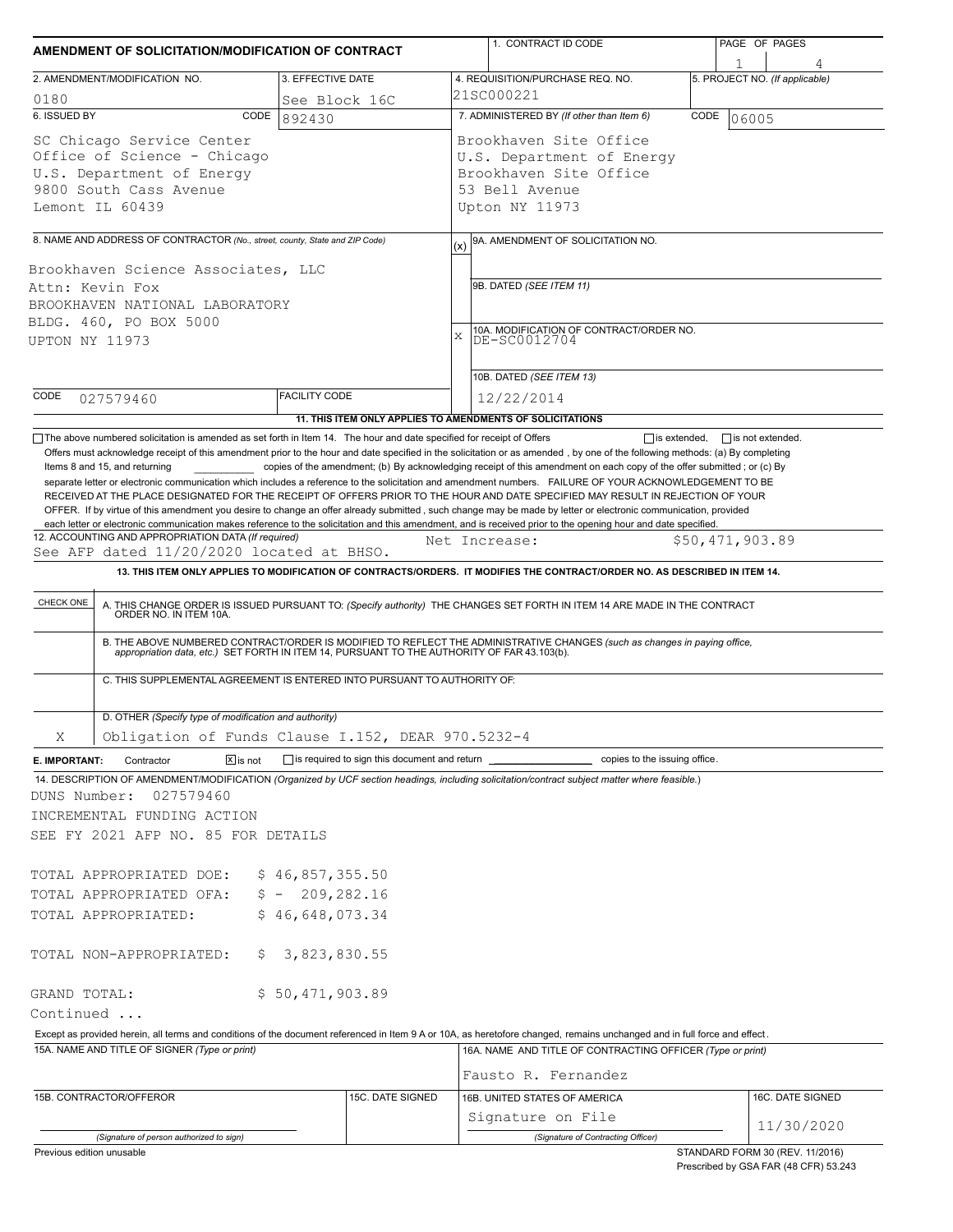**CONTINUATION SHEET** DE-SC0012704/0180 REFERENCE NO. OF DOCUMENT BEING CONTINUED **A CONTINUED PAGE OF PAGE OF PAGE OF PAGE** 

NAME OF OFFEROR OR CONTRACTOR

ITEM NO. ┃ SUPPLIES/SERVICES UNIT PRICE AMOUNT Brookhaven Science Associates, LLC (A)  $(B)$  (B)  $(C)$   $(D)$  (E)  $(E)$  (F) PREVIOUS CONTRACT AMOUNT: \$3,970,576,077.05 NEW CONTRACT AMOUNT: \$4,021,047,980.94 INFORMATION LISTED BELOW IS AUTO-GENERATED CONTENT BY STRIPES: LIST OF CHANGES: Reason for Modification: Funding Only Action Total Amount for this Modification: \$50,471,903.89 New Total Amount for this Version: \$4,021,047,980.94 New Total Amount for this Award: \$4,021,047,980.94 Obligated Amount for this Modification: \$50,471,903.89 New Total Obligated Amount for this Award: \$4,021,047,980.94 CHANGES FOR LINE ITEM NUMBER: 1 Description changed from ADMINISTRATIVE MODIFICATION TO ADD THE FY 2021 SMALL BUSINESS SUBCONTRACTING PLAN FOR THE PERFORMANCE-BASED CONTRACT FOR MANAGEMENT AND OPERATION OF BROOKHAVEN NATIONAL LABORATORY. to FINANCIAL MODIFICATION TO ADD FUNDING FOR THE PERFORMANCE-BASED CONTRACT FOR MANAGEMENT AND OPERATION OF BROOKHAVEN NATIONAL LABORATORY. Total Amount changed from \$3,970,576,077.05 to \$4,021,047,980.94 Obligated Amount for this Modification:

 CHANGES FOR DELIVERY LOCATION: 06005 Amount changed from \$3,970,576,077.05 to \$4,021,047,980.94

\$50,471,903.89

 NEW ACCOUNTING CODE ADDED: Account code: See AFP dated 11-20-2020 located at BHSO Fund 00000 Appr Year 0000 Allottee 00 Reporting Entity 000000 Object Class 00000 Program 0000000 Project 0000000 WFO 0000000 Local Use 0000000 Quantity: 0 Amount: -\$209,282.16 Percent: -.0052 Continued ...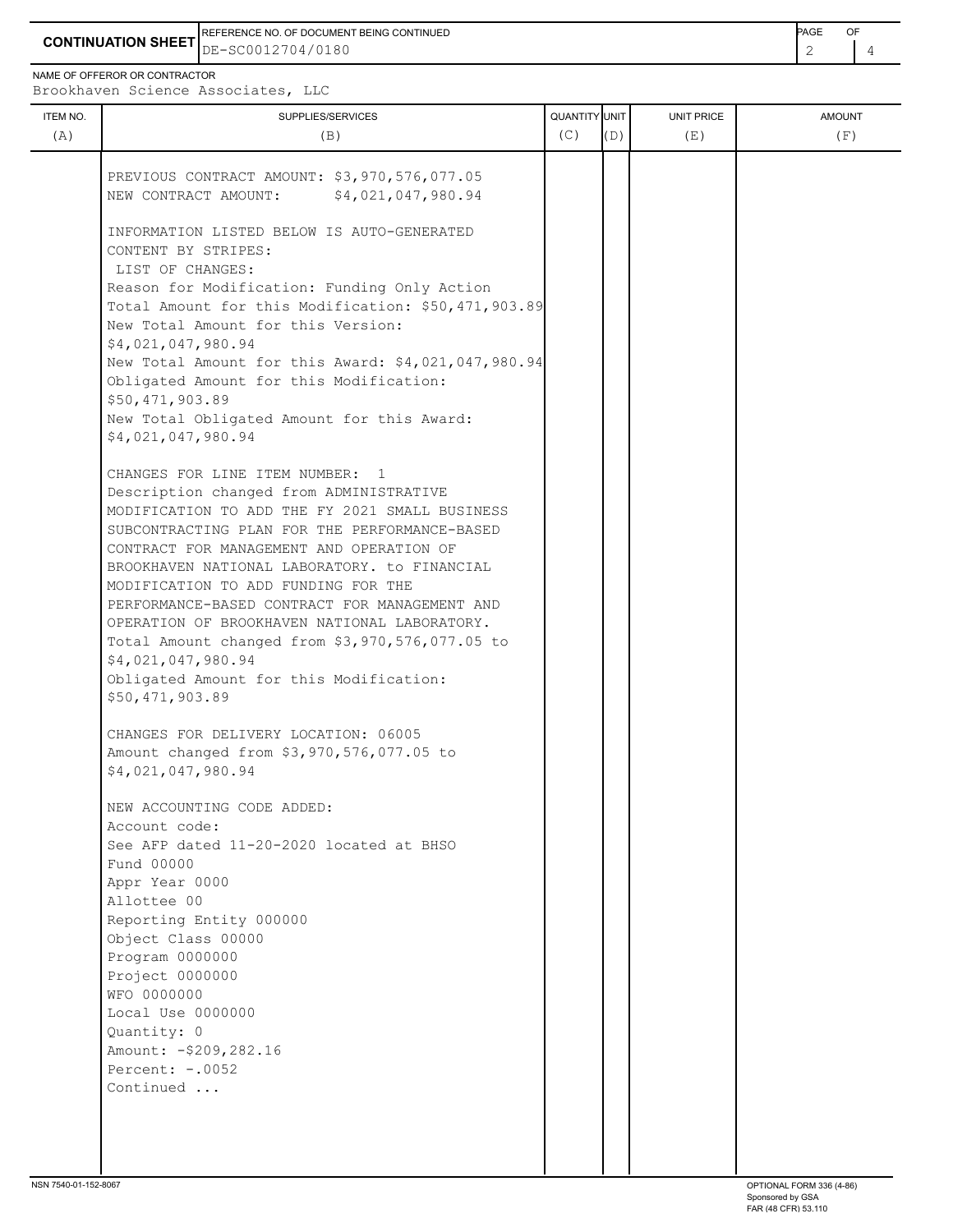**CONTINUATION SHEET** DE-SC0012704/0180 REFERENCE NO. OF DOCUMENT BEING CONTINUED **EXAMPLE 2008** PAGE OF

NAME OF OFFEROR OR CONTRACTOR

Brookhaven Science Associates, LLC

| ITEM NO. | SUPPLIES/SERVICES                        | <b>QUANTITY</b> UNIT |     | UNIT PRICE | <b>AMOUNT</b> |
|----------|------------------------------------------|----------------------|-----|------------|---------------|
| (A)      | (B)                                      | (C)                  | (D) | (E)        | (F)           |
|          | Subject To Funding: N                    |                      |     |            |               |
|          | Payment Address:                         |                      |     |            |               |
|          | Payment - Direct Payment                 |                      |     |            |               |
|          | from U.S. Dept of Treasury               |                      |     |            |               |
|          |                                          |                      |     |            |               |
|          | NEW ACCOUNTING CODE ADDED:               |                      |     |            |               |
|          | Account code:                            |                      |     |            |               |
|          | See AFP dated 11-20-2020 located at BHSO |                      |     |            |               |
|          | [Non-Appropriated]                       |                      |     |            |               |
|          | Fund 00000                               |                      |     |            |               |
|          | Appr Year 0000                           |                      |     |            |               |
|          | Allottee 00                              |                      |     |            |               |
|          | Reporting Entity 000000                  |                      |     |            |               |
|          | Object Class 00000                       |                      |     |            |               |
|          | Program 0000000                          |                      |     |            |               |
|          | Project 0000000                          |                      |     |            |               |
|          | WFO 0000000                              |                      |     |            |               |
|          | Local Use 0000000                        |                      |     |            |               |
|          | Quantity: 0<br>Amount: \$3,823,830.55    |                      |     |            |               |
|          | Percent: .0951                           |                      |     |            |               |
|          | Subject To Funding: N                    |                      |     |            |               |
|          | Payment Address:                         |                      |     |            |               |
|          | Payment - Direct Payment                 |                      |     |            |               |
|          | from U.S. Dept of Treasury               |                      |     |            |               |
|          |                                          |                      |     |            |               |
|          | NEW ACCOUNTING CODE ADDED:               |                      |     |            |               |
|          | Account code:                            |                      |     |            |               |
|          | See AFP dated 11-20-2020 located at BHSO |                      |     |            |               |
|          | [Appropriated]                           |                      |     |            |               |
|          | Fund 00000                               |                      |     |            |               |
|          | Appr Year 0000                           |                      |     |            |               |
|          | Allottee 00                              |                      |     |            |               |
|          | Reporting Entity 000000                  |                      |     |            |               |
|          | Object Class 00000                       |                      |     |            |               |
|          | Program 0000000                          |                      |     |            |               |
|          | Project 0000000<br>WFO 0000000           |                      |     |            |               |
|          | Local Use 0000000                        |                      |     |            |               |
|          | Quantity: 0                              |                      |     |            |               |
|          | Amount: \$46,857,355.50                  |                      |     |            |               |
|          | Percent: 1.1653                          |                      |     |            |               |
|          | Subject To Funding: N                    |                      |     |            |               |
|          | Payment Address:                         |                      |     |            |               |
|          | Payment - Direct Payment                 |                      |     |            |               |
|          | from U.S. Dept of Treasury               |                      |     |            |               |
|          |                                          |                      |     |            |               |
|          | Continued                                |                      |     |            |               |
|          |                                          |                      |     |            |               |
|          |                                          |                      |     |            |               |
|          |                                          |                      |     |            |               |
|          |                                          |                      |     |            |               |